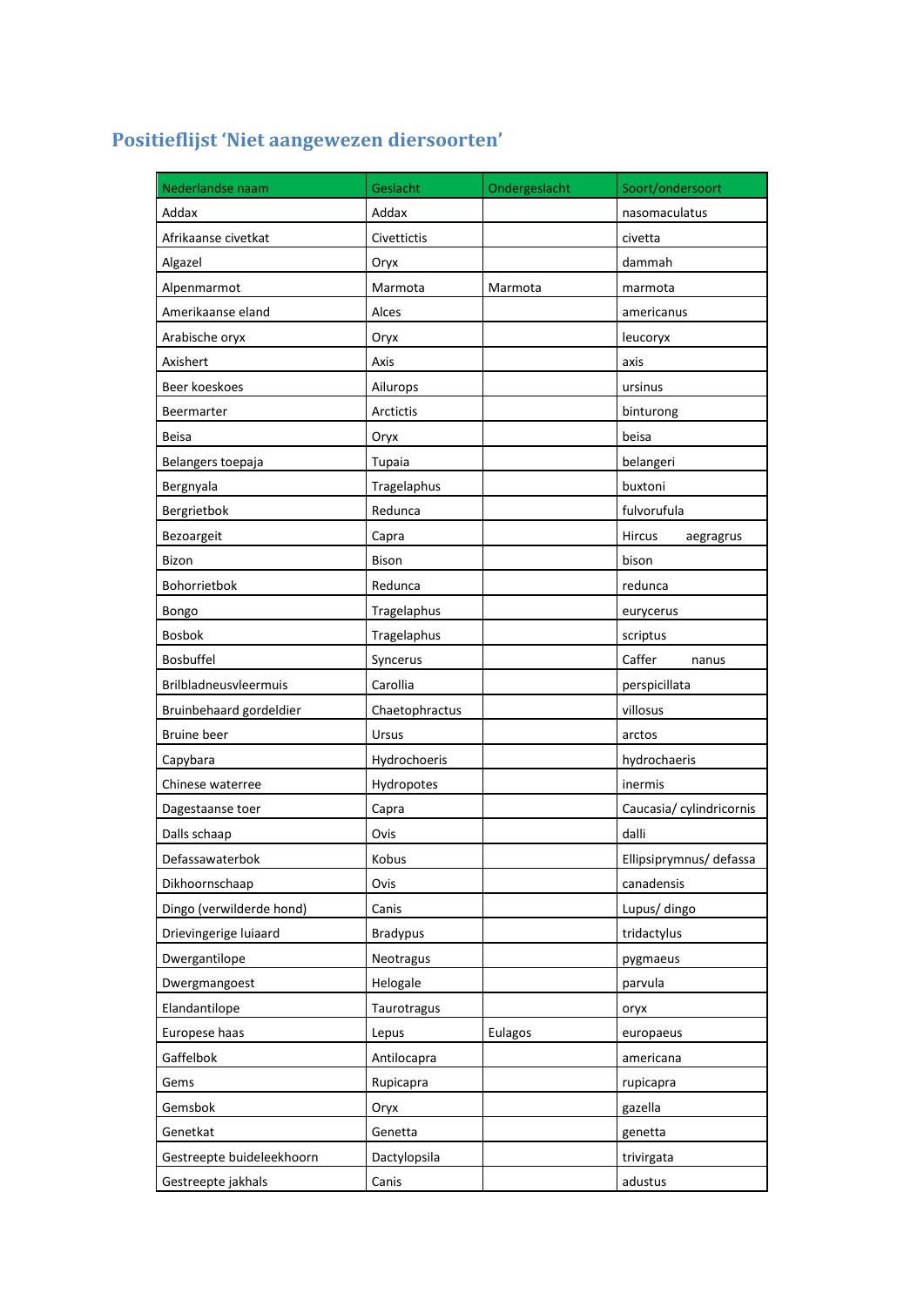| Gestreepte skunk          | Mephitis         |                | mephitis       |
|---------------------------|------------------|----------------|----------------|
| Gestreepte tenrek         | Hemicentetes     |                | semispinosus   |
| Gewone jakhals            | Canis            |                | aureus         |
| Gewone tenrek             | Tenrec           |                | ecaudatus      |
| Gewone toepaja            | Tupaia           |                | glis           |
| Gewoon stekelvarken       | <b>Hystrix</b>   | <b>Hystrix</b> | cristata       |
| Grantgazelle              | Nanger           |                | granti         |
| Grootoorvos               | Otocyon          |                | megalotis      |
| Grote egeltenrek          | Setifer          |                | setosus        |
| Grote grison              | Galictis         |                | vittata        |
| Grote koedoe              | Tragelaphus      |                | strepsiceros   |
| Hamerkopvleerhond         | Hypsignathus     |                | monstrosus     |
| Hartebeest                | Alcelaphus       |                | buselaphus     |
| Hausagenet                | Genetta          |                | thierryi       |
| Impala                    | Aepyceros        |                | melampus       |
| Indische antilope         | Antilope         |                | cervicapra     |
| Indische civetkat         | Viverra          |                | zibetha        |
| Indische muntjak          | <b>Muntiacus</b> |                | muntjak        |
| Jak (domestic form)       | Bos              |                | grunniens      |
| Kaapse buffel             | Syncerus         |                | caffer         |
| Kalong                    | Pteropus         |                | vampyrus       |
| Kiang                     | Equus            |                | kiang          |
| Klein behaard gordeldier  | Chaetophractus   |                | vellerosus     |
| Kleine koedoe             | Tragelaphus      |                | imberbis       |
| Kleine woestijnspringmuis | Jaculus          |                | jaculus        |
| Kleinklauwotter           | Aonyx            |                | cinerea        |
| Koeroero                  | Spalacopus       |                | cyanus         |
| Koesimanse                | Crossarchus      |                | obscurus       |
| Kogelgordeldier           | Tolypeutes       |                | matacus        |
| Kropgazelle               | Gazella          |                | subgutturosa   |
| Kuifhert                  | Elaphodus        |                | cephalophus    |
| Laaglandtapir             | <b>Tapirus</b>   |                | terrestris     |
| Lierantilope              | Damaliscus       |                | lunatus        |
| Loewak                    | Paradoxurus      |                | hermaphroditus |
| Moerashert                | Blastocerus      |                | dichotomus     |
| Moeraskat                 | Felis            |                | chaus          |
| Moeraswallabie            | Wallabia         |                | bicolor        |
| Muildierhert              | Odocoileus       |                | hemionus       |
| Nevelrat                  | Phloeomys        |                | pallidus       |
| Nijlgau                   | Boselaphus       |                | tragocamelus   |
| Nijlroezet                | Rousettus        | Rousettus      | aegyptiacus    |
| Nubische steenbok         | Capra            |                | nubiana        |
| Nyala                     | Tragelaphus      |                | angasii        |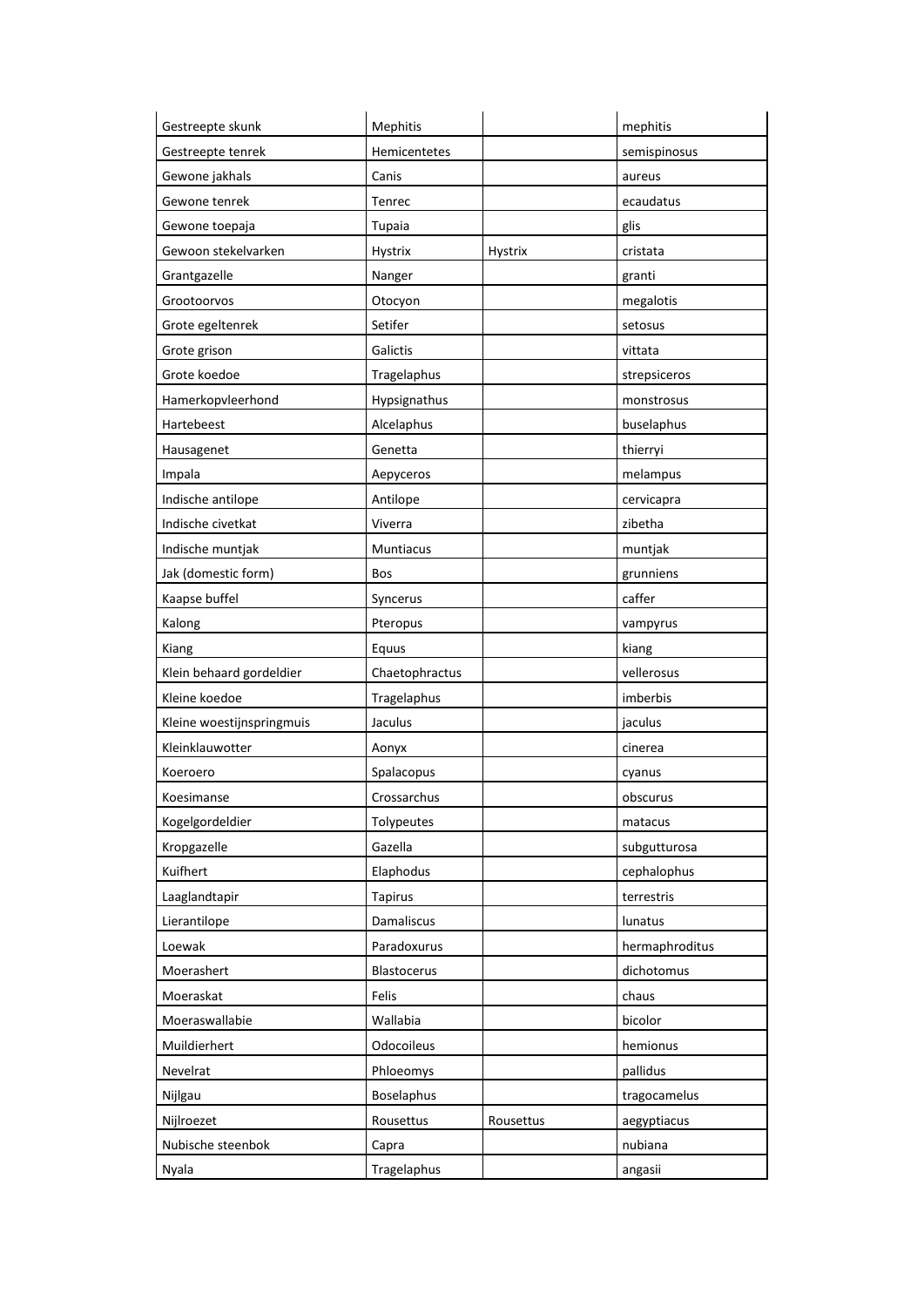| Onager                            | Equus          |                 | hemionus              |
|-----------------------------------|----------------|-----------------|-----------------------|
| Oostelijke grijze reuzenkangoeroe | Macropus       | Macropus        | giganteus             |
| Oribi                             | Ourebia        |                 | ourebi                |
| Palmyleerhond                     | Eidolon        |                 | helvum                |
| Pardin's genetkat                 | Genetta        |                 | pardina               |
| Pater-Davidshert                  | Elaphurus      |                 | davidianus            |
| Penseelzwijn                      | Potamochoerus  |                 | porcus                |
| Peruaanse witnekeekhoorn          | <b>Sciurus</b> | Urosciurus      | igniventris           |
| Perzisch damhert                  | Dama           |                 | Dama/ mesopotamica    |
| Poolvos                           | Vulpes         |                 | lagopus               |
| Przewalskipaard (wilde soort)     | Equus          |                 | Caballus/ przewalskii |
| Ree                               | Capreolus      |                 | capreolus             |
| Rendier                           | Rangifer       |                 | tarandus              |
| Reuzenboszwijn                    | Hylochoerus    |                 | meinertzhageni        |
| Reuzenelandantilope               | Taurotragus    |                 | derbianus             |
| Reuzenwoestijnspringmuis          | Jaculus        |                 | orientalis            |
| Richardsongrondeekhoorn           | Spermophilus   | Spermophilus    | richardsonii          |
| Roanantilope                      | Hippotragus    |                 | equinus               |
| Rode reuzenkangoeroe              | Macropus       | Osphranter      | rufus                 |
| Roestgenet                        | Genetta        |                 | maculata              |
| Rolstaartbeer                     | Potos          |                 | flavus                |
| Roodhalspademelon                 | Thylogale      |                 | thetis                |
| Sabelantilope                     | Hippotragus    |                 | niger                 |
| Saiga                             | Saiga          |                 | tatarica              |
| Schroefhoorngeit                  | Capra          |                 | falconeri             |
| Serval                            | Leptailurus    |                 | serval                |
| Siberische paardenspringmuis      | Allactaga      | Orientallactaga | sibirica              |
| Siberische steenbok               | Capra          |                 | sibirica              |
| Sikahert                          | Cervus         |                 | nippon                |
| Sitatoenga                        | Tragelaphus    |                 | spekii                |
| Sneeuwhaas                        | Lepus          | Lepus           | timidus               |
| Soemerringgazelle                 | Nanger         |                 | soemmerringii         |
| Somalische wilde ezel             | Equus          |                 | Asinus/ somalicus     |
| Spaanse steenbok                  | Capra          |                 | pyrenaica             |
| Springbok                         | Antidorcas     |                 | marsupialis           |
| Steenbok                          | Capra          |                 | ibex                  |
| Steppevos                         | Vulpes         |                 | corsac                |
| Steppezebra                       | Equus          |                 | burchellii            |
| Stokstaartje                      | Suricata       |                 | suricatta             |
| Suikereekhoorn                    | Petaurus       |                 | breviceps             |
| Tammarwallabie                    | Macropus       | Notamacropus    | eugenii               |
| Tayra                             | Eira           |                 | barbara               |
| Tibetaanse antilope               | Pantholops     |                 | hodgsonii             |